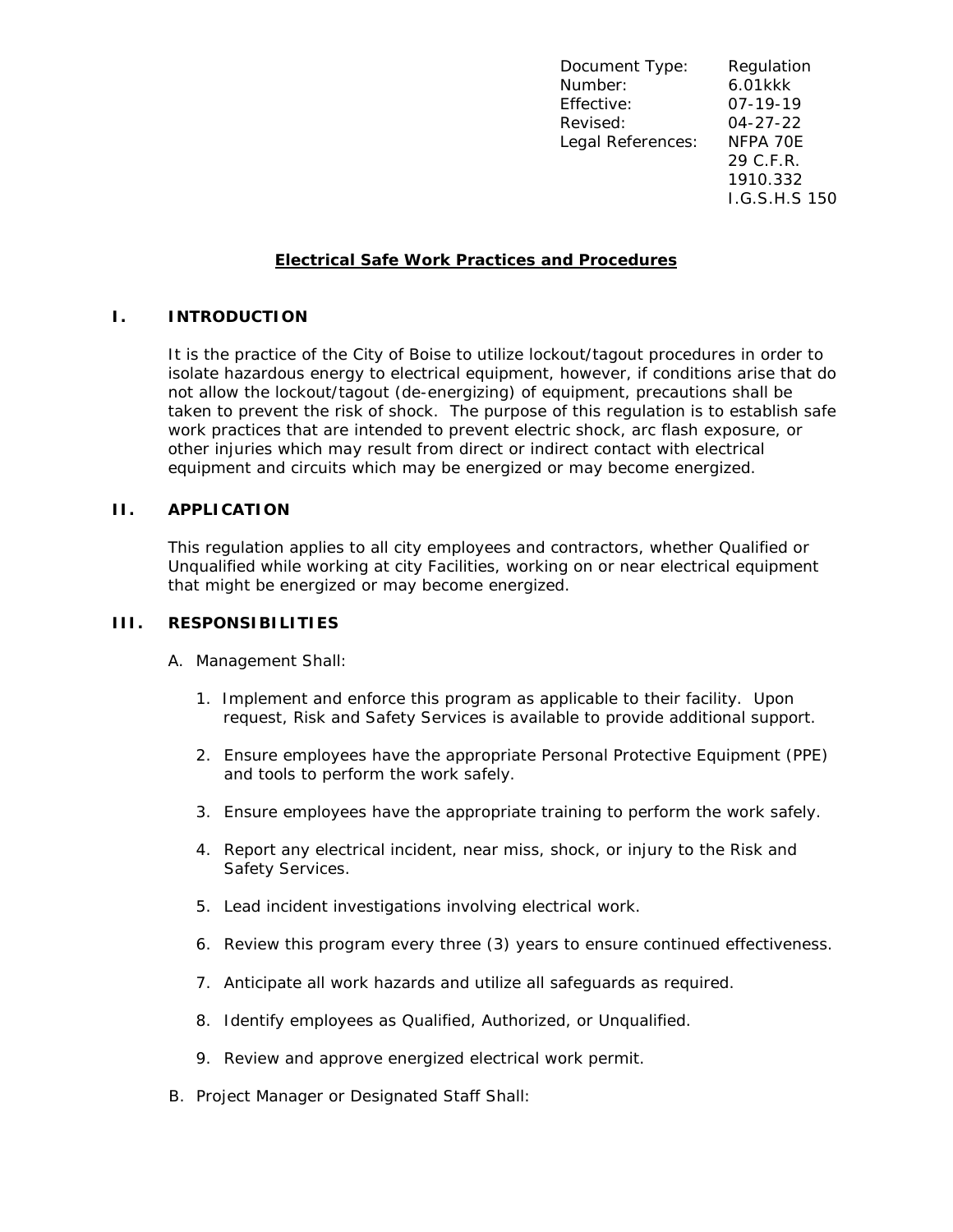- 1. Report any electrical incident, near miss, shock, or injury to the Facility Manager and Risk and Safety Services.
- C. Employees Shall:
	- 1. Perform only work for which they are trained and experienced. All employees entering the Boundary areas shall wear level 1 PPE at a minimum. (Cotton clothing and safety glasses is a bare minimum around electrical gear).
	- 2. Employees shall understand, follow, and perform duties in conformance with the requirements in this regulation.
	- 3. Stop work and contact their supervisor if they are unclear on a procedure.
	- 4. Stop work immediately if they identify an unsafe act or unsafe condition.
	- 5. Report to their supervisor any electrical incident, near miss, shock, or injury.

a. Qualified Personnel (see Definitions of Qualified Person) Review and sign the Energized Electrical Work Permit (EEWP) document when working on energized equipment.

Shall inspect test equipment, tools, and PPE prior to use.

Shall utilize the appropriate PPE.

Shall be permitted to maintain and repair equipment under 600VAC.

b. Unqualified Personnel

Operation of equipment when required for Normal Operation as described in Section "V", subsection D.

## **IV. DEFINITIONS**

- A. *Affected Employee or Person* Persons, who, in the course of performing their assigned tasks, are required to operate or use a machine or equipment on which electrical servicing or maintenance is being performed.
- B. *Authorized Lockout/Tagout (LOTO) Employee* A person who has completed the required hazardous energy control training and is authorized to lockout or tagout a specific machine or equipment to perform service or maintenance that does not involve any exposed energized electrical work. See city regulation for specific LOTO requirements. For specific training requirements see Section VIII. Should LOTO require exposed energized electrical work, the Authorized Employee would also need to be a Qualified Employee or Person.
- C. *Electrically Safe Work Condition* A state in which electrical circuit parts have been disconnected from energized parts, LOTO has been performed in accordance with standards, tested to ensure the absence or voltage, and grounded if necessary.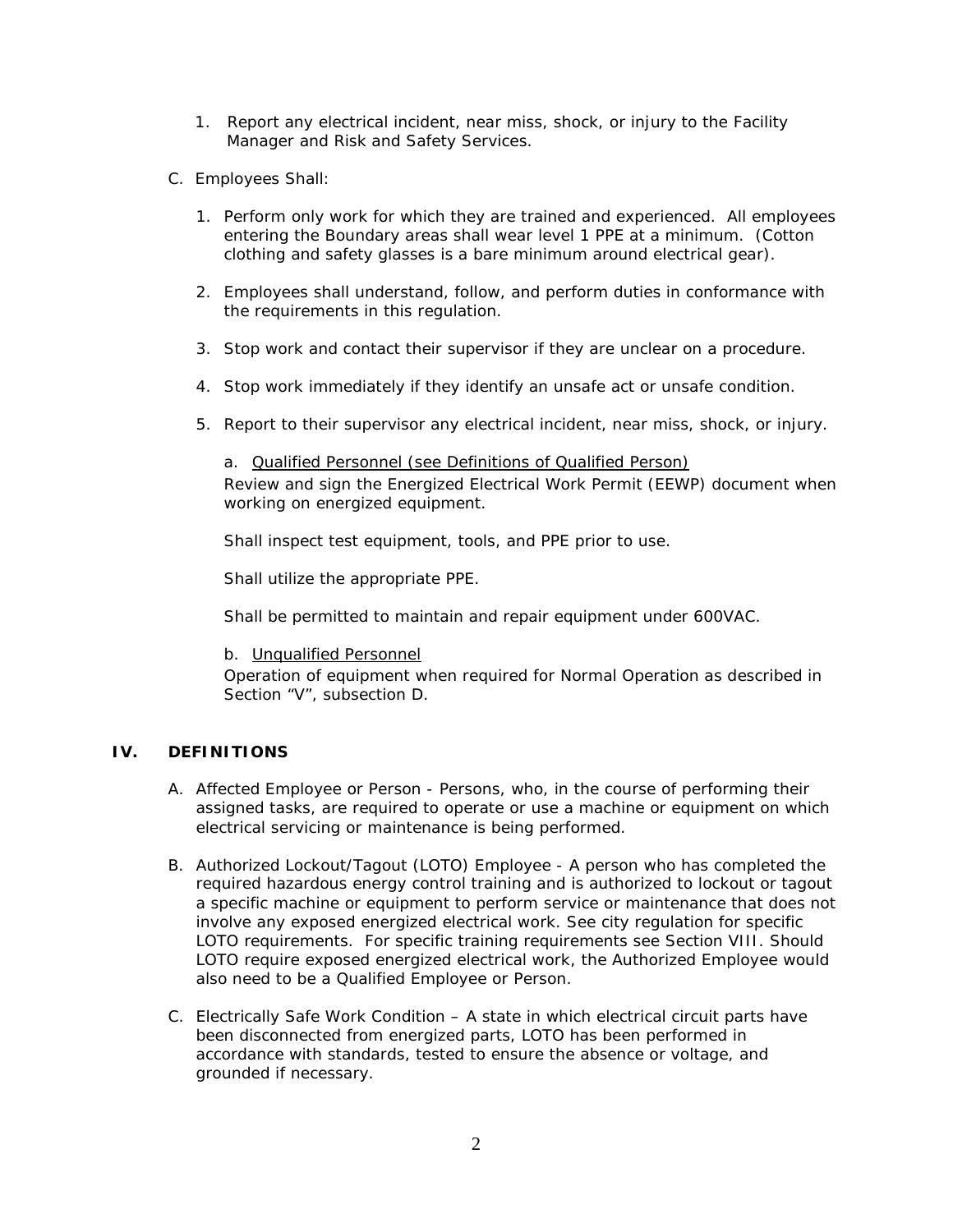- D. *Energized Electrical Parts* Electrical circuit parts that are connected to, or is a source of voltage.
- E. *Exposed Energized Electrical Parts* Electrical circuit parts capable of being inadvertently touched or approached nearer than a safe distance by a person. This does not apply to electrical circuit parts that are suitably guarded, isolated, insulated or in an Electrically Safe Condition.
- F. *Limited Approach Boundary* An approach limit at a distance from an exposed energized electrical conductor or circuit part within which a shock hazard exists.
- G. *Lockout/Tagout (LOTO)* A process to control the unexpected re-energization of equipment or release of stored energy which could cause injury. See city Hazardous Energy Control regulation for specific LOTO requirements.
- H. *Qualified Person* A Qualified person is also an Authorized person (but not conversely). A person who has sufficient skills and knowledge regarding the construction and operation of the electrical equipment. Prior to an employee being considered a "Qualified Person", the employee's direct supervisor shall verify the employee has met all the training requirements in section VIII. Training subsection A of this document before the employee conducts any electrical work as a Qualified Person. All completed training as required in section VIII. Training of this document shall be documented and recorded in the city's Learning Management System.
	- 1. Qualified Persons shall have additional training, able to recognize and avoid the electrical hazards that might be present with respect to that equipment or work method. They shall pay attention to detail and take time to access risk in all activities. Qualified employees will only be permitted to work on equipment (600VAC or less). All energized work on 600VAC AND ABOVE will be performed by Qualified contractors.
	- 2. Qualified Persons shall be familiar with the proper use of the special precautionary techniques, personal protective equipment (PPE, including arc flash, insulating and shielding materials), and insulated tools and test equipment (volt/ohm meter) required to safely perform the work.
	- 3. Only a Qualified Person is allowed to work on exposed energized circuits (600VAC or less) and any energized circuit that does not meet the criteria for Normal Operation defined in this section.

### **ALL ELECTRICAL WORK SHALL BE PERFORMED IN THE DE-ENERGIZED STATE WHEN EVER POSSIBLE.**

#### **NEVER WORK ON ENERGIZED CIRCUITS ALONE.**

- I. *Unqualified Person* Any person that is not a Qualified Person.
- J. *Working On or Near* Working close enough to energized electrical circuit parts for a person to be exposed to an electrical hazard.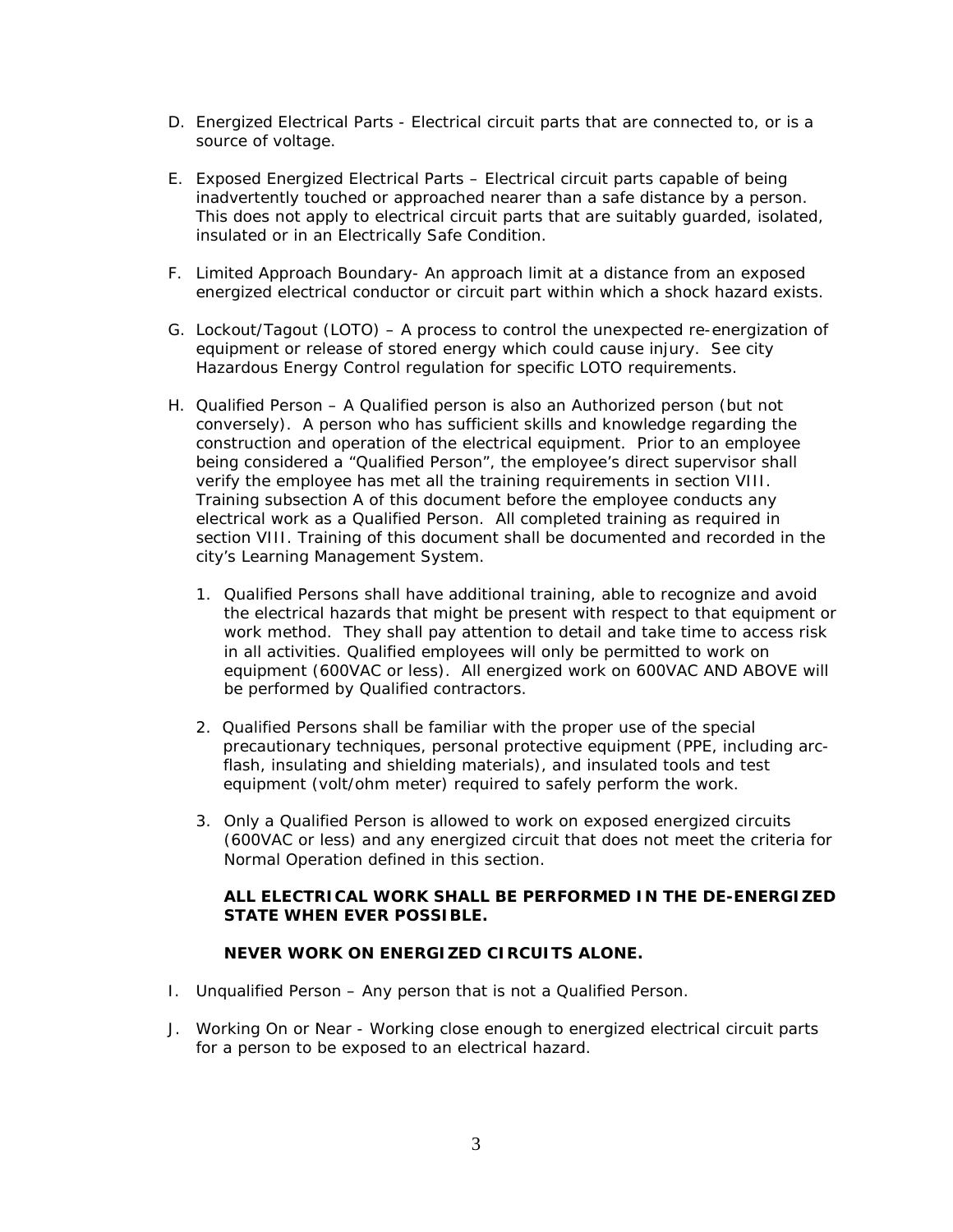- K. *Journeyman Electrician* is to be considered a qualified person who can perform the actual physical work of installing or altering electric wiring or equipment to convey electric current, or apparatus to be operated by electric current.
- L. *Risk Assessment* An overall process that identifies hazards, estimates the likelihood of occurrence of injury or damage to health, estimates the potential severity of injury or damage to health, and determines if protective measures are required.

## **V. GENERAL REQUIREMENT**

Electrical safe work practices shall be employed to prevent electric shock and/or electrical arc flash injuries resulting from either direct or indirect contact associated with working on or near electrical parts which may be energized, or may become energized. Specific work practices shall be consistent with the nature and extent of the associated hazard.

Electrical safe work practices include the safe installation and operation of electrical equipment, proper housekeeping around electrical equipment, and continued maintenance of electrical equipment to ensure safe operation.

- A. Electrical Installation Requirements:
	- 1. Equipment must be suitable for the installation and use, and must be installed and used according to applicable Codes and Standards such as NFPA 70 National Electric Code (NEC) and/or Occupational Health and Safety Administration (OSHA).
	- 2. Equipment must be free from recognizable hazards that are likely to cause injury.
	- 3. Equipment should be labeled in a specific manner to identify purpose, nominal voltage, and source of supply.
	- 4. Accurate single-line diagrams should be available to identify facility electrical infrastructure.
	- 5. Guarding of Live Parts Live parts operating at 50V AC, 100V DC, or more should be guarded from accidental contact by use of an approved cabinet or enclosure, or qualified person only restricted access room or vault.
	- 6. Warning Signage Entrances to rooms, vaults, and other locations with unguarded live electrical parts shall be marked with conspicuous signage restricting entrance to qualified persons only. Rooms, vaults, and other locations containing guarded live electrical parts determined to contain exposure to increased electrical hazards during normal operation, shall also be marked with conspicuous signage restricting entrance to qualified persons only.
- B. Working Clearance about Electrical Equipment: Sufficient working space and clearance must be provided and maintained around electrical equipment to permit safe operation and maintenance. Working clearance distances according to National Electric Code (NEC) and OSHA shall be maintained at all times.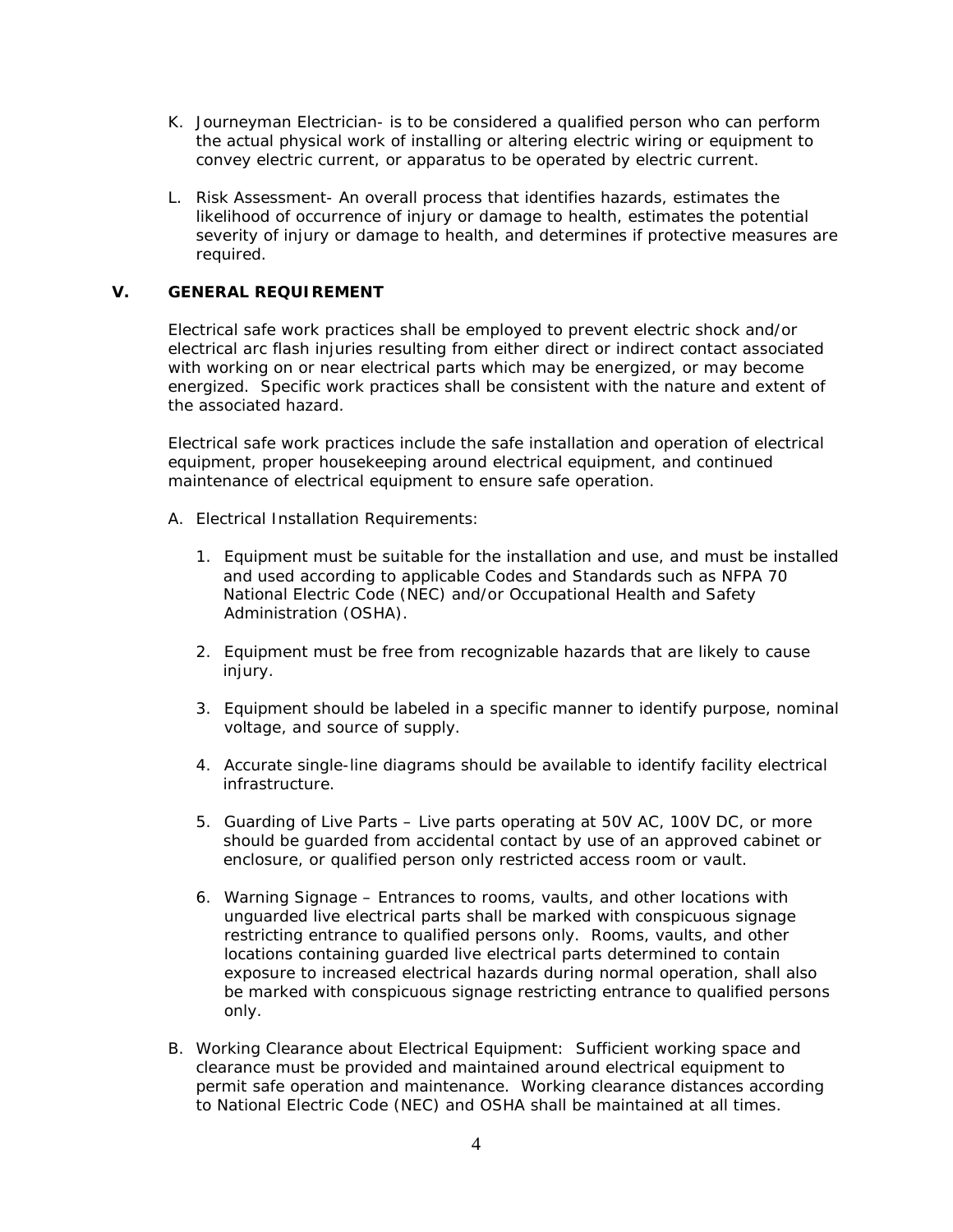- C. Entrance and Access to Work Space: Entrance to and exit from electrical rooms and other areas containing live electrical equipment must be maintained for emergency egress in accordance with NEC and OSHA at all times.
- D. Normal Operation: Electrical equipment should meet the following criteria for operation without exposure to increased hazards or risk:
	- 1. Installed Properly Meets NEC and manufacturer requirements for installation location and use.
	- 2. Maintained Properly Meets manufacturer maintenance requirements and/or industry recognized maintenance standards such as NFPA 70B, Recommended Practice for Electrical Equipment Maintenance.
	- 3. Equipment Doors are Closed and Secured Doors are to be maintained and closed at all times, with all locking/latching devices in place and secure per manufacturer instructions.
	- 4. Equipment Covers are in Place and Secured All covers should be on and secure including all latches, mounting hardware, screws, and bolts per manufacturer instructions.
	- 5. There is No Evidence of Impending Failure No evidence of arcing, overheating, loose or bound equipment parts, equipment damage, or equipment deterioration.

## **VI. PROCEDURE**

A. Job Planning

Before starting any energized electrical work, job planning shall occur with all involved employees and/or contractors. The supervisor and/or the project manager shall verify the job planning is being completed. The job plan shall be documented by completing an Energized Electrical Work Permit (Appendix B) and the Pre-job Plan Checklist (Appendix G) which should cover the following topics:

- 1. Specific step-by-step work procedures to employ.
- 2. Identification of all possible hazards, including non-electrical (confined space, fall protection, mechanical, etc.).
- 3. Energy source control, including LOTO procedures if required.
- 4. PPE requirements.
- 5. Energized work permit requirements if required.
- B. Work On or Near Exposed De-Energized Electrical Parts Energized electrical parts operating at 50V AC or above, or 100V DC or above, to which a person might be exposed shall be put into an electrically safe work condition before any employee or persons crosses the Limited Approach Boundary. All exposed electrical parts are to be considered energized until an electrically safe work condition has been established. All work procedures and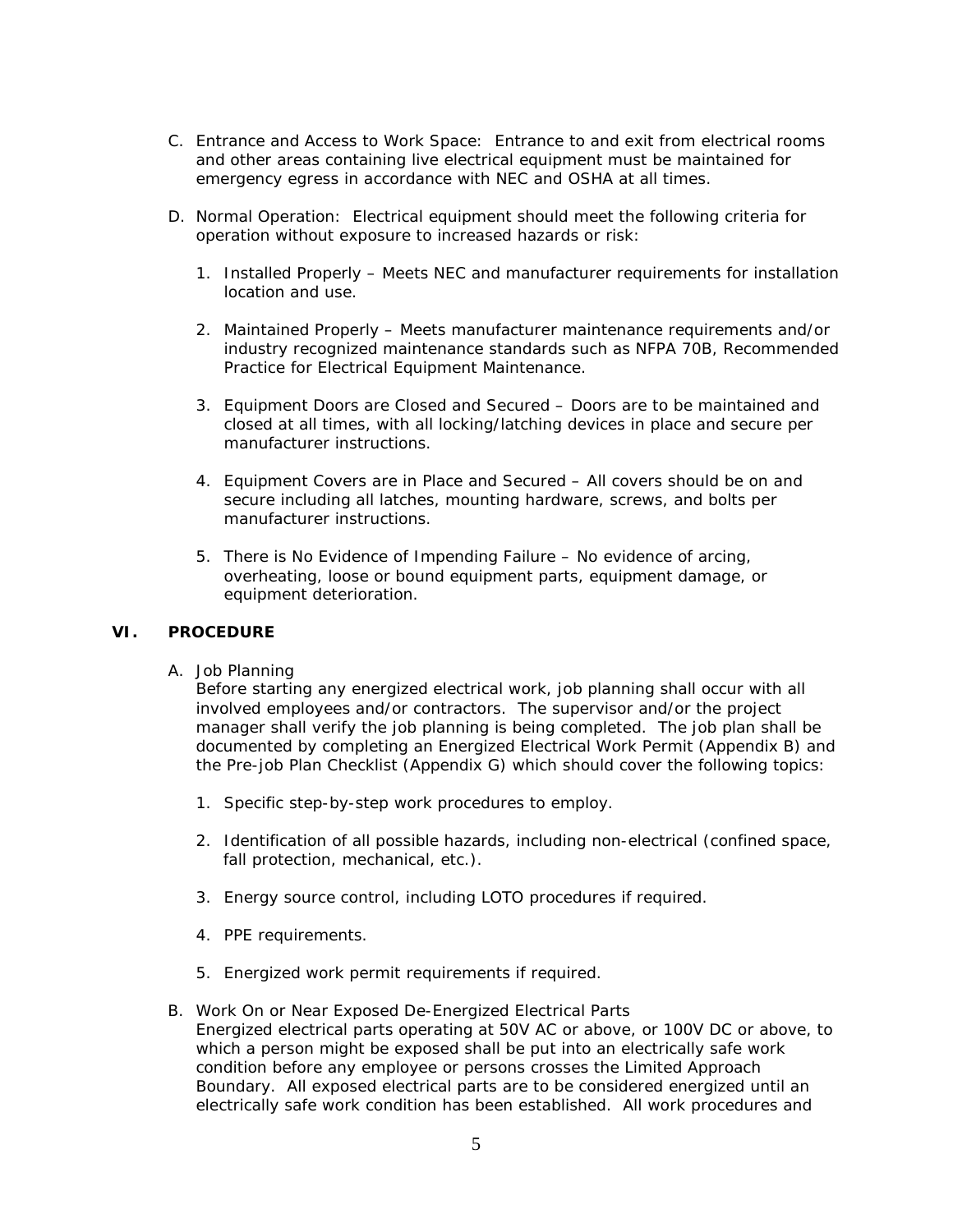PPE required based on the exposed energized electrical parts Risk Assessment are required until an electrically safe condition has been established. Risk assessment is a comprehensive review of hazards for specific tasks, and the means and methods required to minimize the risk.

- 1. Establishing an Electrically Safe Work Condition An electrical safe work condition shall be achieved when all of the following have been established and verified:
	- a. All possible sources of electrical supply to the equipment have been determined.
	- b. After properly interrupting the load, open the disconnecting device for each source.
	- c. Apply LOTO procedures per city Hazardous Energy Control regulation.
	- d. Use an adequately rated test instrument to test each phase for voltage to verify it is de-energized. Test phase-to-phase and phase-to-ground. Test equipment should be tested against a known voltage source before and after each test to verify it is operating properly.
- 2. Qualifications

Only Qualified persons are responsible for establishing an electrically safe work condition. The exception to this would be when there are installed Permanent Electrical Safety Devices that allow personnel to safely verify presence or absence of voltage. This device provides the capability to measure voltage from outside the enclosure, minimizing risk of arc flash and shock hazard. Once an electrically safe work condition has been established, Authorized persons may perform work on or near the de-energized electrical circuit parts if they have been properly briefed on the work to be performed, and are aware of all LOTO procedures.

3. Example Tasks

See Appendix E for a general list of tasks.

- a. Maintenance and servicing of equipment, such as vacuuming switchboards, panelboards, and motor control centers.
- b. Tightening of lugs on cables at switchboards, panelboards, and motor control centers.
- c. Replacing fuses in fused disconnect switches.
- C. Work On or Near Exposed Energized Electrical Parts
	- 1. Justification for Exposed Energized Work All electrical circuit parts should be placed in an electrically safe condition prior to anyone crossing the Limited Approach Boundary, with the following exceptions:
		- a. Electrical circuit parts operating at a nominal voltage or less than 50V AC, or 100V DC, unless determined otherwise by a Risk Assessment.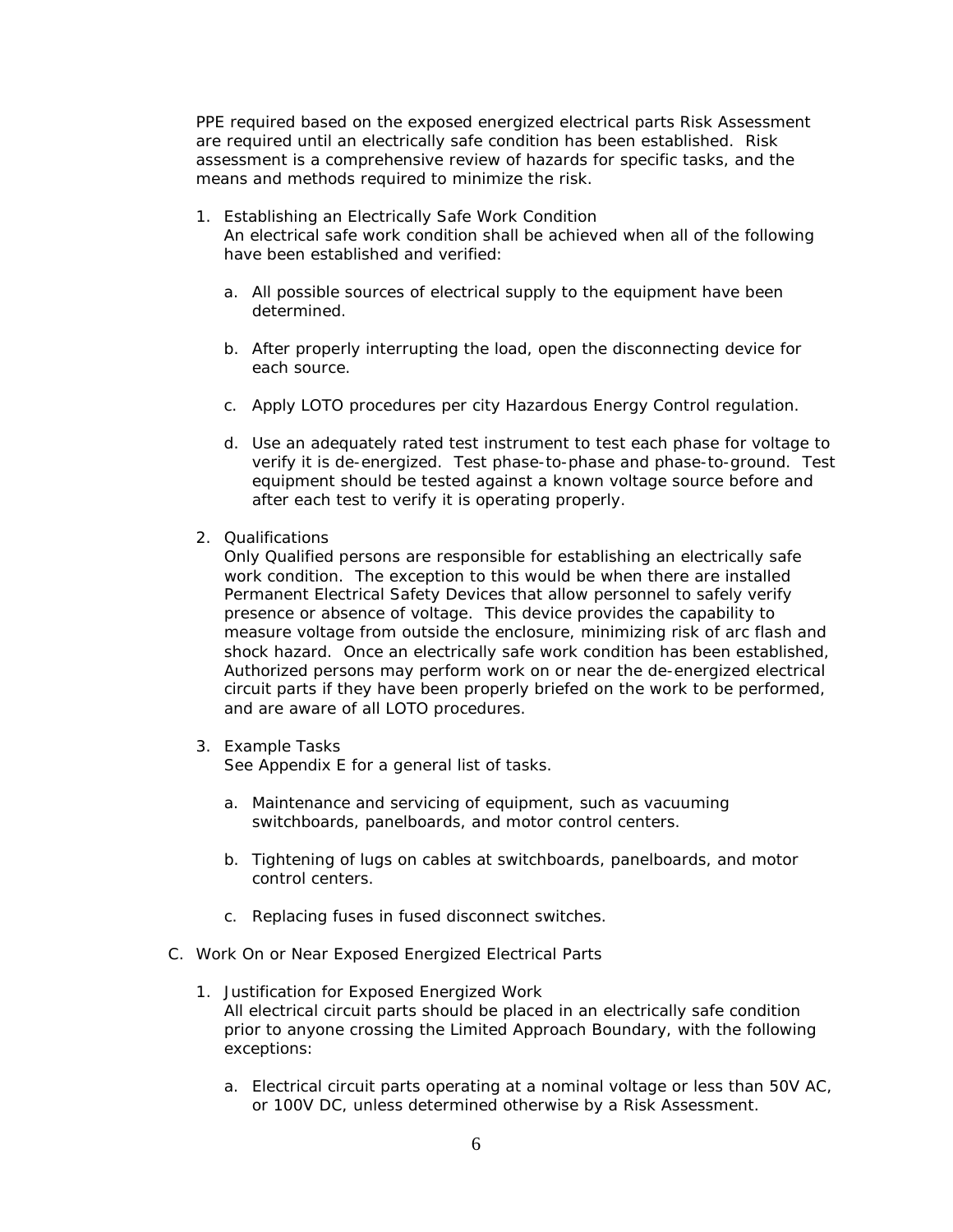- b. Where it is demonstrated that de-energizing introduces additional or increased hazards such as; deactivation of emergency alarm systems, shutdown of hazardous ventilation equipment, or runaway of a critical process.
- c. Where it is infeasible due to equipment design or operational limitations such as; voltage measurements for LOTO, performing diagnostics, testing or troubleshooting.
- 2. Electrical Work Crossing the Shock Approach Boundaries In those conditions where an employee is required to cross any of the Shock Hazard Approach boundaries of exposed energized conductors or component, operating with a voltage between any two conductors or components equal to or greater than 50V AC, or 100V DC, all of the following shall apply:
	- a. Shock approach boundary distance should be labeled on equipment where an Electric Hazard Assessment (EHA) has been performed. See Appendix F for shock approach boundaries for equipment that is not labeled.
	- b. Only Qualified Personnel are allowed to cross the Limited Approach Boundary. All other personnel must stay beyond that distance unless supervised by a Qualified Person, briefed on the hazards involved, and both persons are wearing PPE as required.
	- c. When crossing the Restricted Approach Boundary with any part of their body, the Qualified Person shall put on all of the PPE for protection against shock or electrocution. The PPE shall have an insulated voltage rating equal to or greater than the highest voltage available in the exposed area.
	- d. Additionally, any Qualified Person crossing the Restricted Approach Boundary for any purpose other than voltage measurement, shall complete an Energized Electrical Work Permit before initiating any work. See Appendix B.
- 3. Electrical Work Crossing the Arc Flash Boundary In those conditions where an employee is required to cross the Arc Flash Boundary of exposed energized conductors or component, determined by the Electrical Hazard Assessment (EHA, refer to Arc Flash and Shock Hazard Procedure) (typically 208V AC or greater, 3-phase), all of the following shall apply:
	- a. The Arc Flash Boundary distance should be labeled on all equipment that present a risk of arc flash hazard based on the EHA. See the Arc Flash and Shock Hazard Procedure for EHA details.
	- b. Persons shall put on all of the PPE indicated on the Arc Flash / Shock Hazard label applied to the device or equipment. The PPE shall have an Arc Thermal Protective Value (ATPV) equal to or greater than the incident energy in calories per square centimeter as stated on the label for the appropriate working distance. Where the label states the incident energy is greater than 40 calories per square centimeter, the structural strength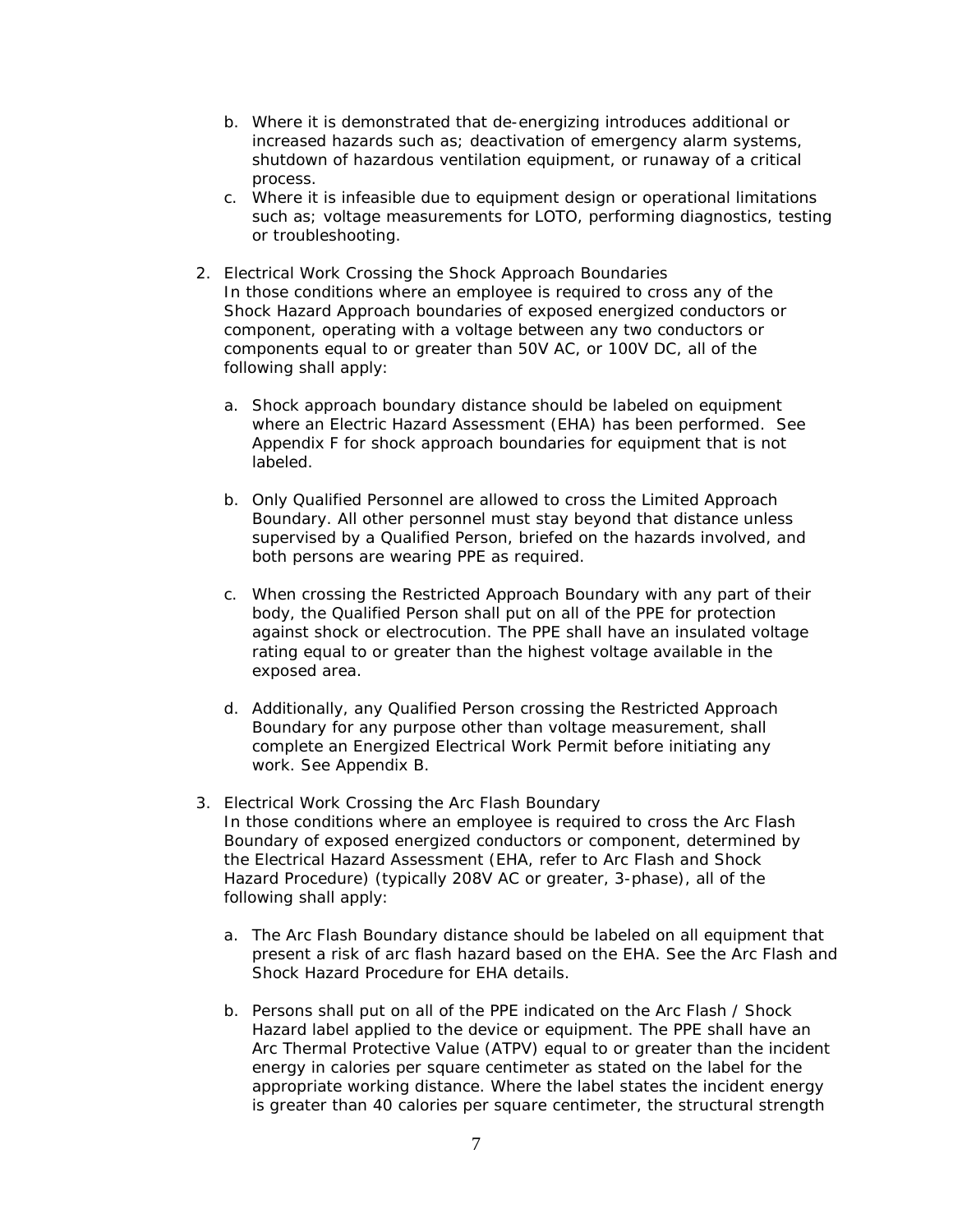of the equipment enclosure may not be able to contain the pressure wave from and arc flash incident, therefore the equipment should not be interacted with while energized.

4. Alerting

Alerting techniques shall be used to warn and protect persons from hazards which could cause injury due to electric shock, burns, or failure of electric equipment parts. Examples of alerting techniques:

- a. Safety signs, safety symbols, or accident prevention tags shall be used where necessary to warn employees about electrical hazards.
- b. Barricades shall be used in conjunction with safety signs where it is necessary to prevent or limit employee access to work areas exposing employees to energized conductors or circuit parts.
- c. If signs and barricades do not provide sufficient warning and protection from electrical hazards, an attendant shall be stationed to warn and protect employees.
- 5. Qualifications.

Only Qualified Persons may cross the Limited Approach Boundary of equipment with exposed energized circuit parts.

6. Example Tasks

See **Appendix E** for a general list of tasks.

- a. Removal of equipment covers to expose energized electrical circuit parts.
- b. All work on or near energized electrical equipment that does not meet the requirements of Normal Operation.
- c. Troubleshooting and diagnostics.
- d. Voltage measurement for electrical LOTO.
- D. Work On or Near Non-Exposed Energized Electrical Parts:
	- 1. Qualifications

Qualified or Authorized Persons only. All electrical equipment that meets the following criteria, should be treated as exposed energized parts for all interaction:

- a. Equipment that fails to meet all of the requirements of Normal Operation.
- b. Equipment that presents an increased hazard during Normal Operation such as:
	- i. Medium-voltage switch operation.
	- ii. Operation of switches or circuit breakers with an arc flash incident energy in excess of 40 calories per centimeter squared.
	- iii. Other tasks as determined by a Risk Assessment.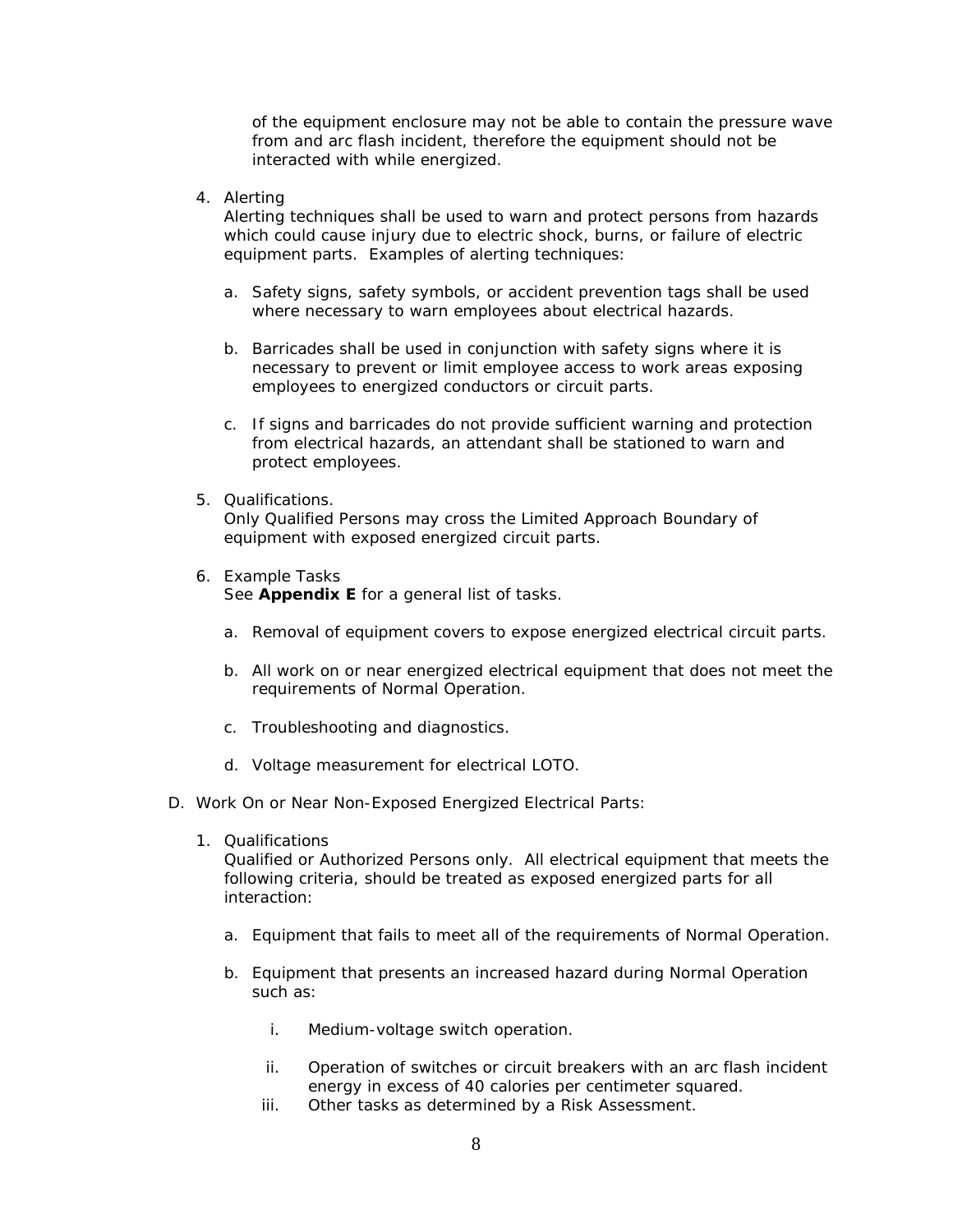## 2. Example Tasks

See **Appendix E** for a general list of tasks.

- a. Operation of circuit breaker or disconnect switch.
- b. Reset of a motor overload at a MCC or stand-alone motor starter.
- c. Maintenance or servicing of equipment limited to the outside of closed equipment.
- d. Reading meters or toggling through equipment metering menus.
- E. Field Audits

Field work as outlined in this procedure shall be audited by supervisors to verify the requirements contained in this electrical safe work program are being followed. Audits should be performed in intervals not to exceed 1 year. See **Appendix D** for the Energized Electrical Work Field Audit form.

## **VII. PERSONAL PROTECTIVE EQUIPMENT**

- A. All PPE for arc flash and shock hazard protection should meet applicable standards. See NFPA 70E Table 130.7(C)(14) for applicable PPE standards.
- B. All PPE should be inspected prior to each use. Protective items that are damaged or contaminated should not be used.
- C. All PPE should be cared for according to manufacturer's instructions.
- D. Rubber insulated gloves should be tested before first issue and every six months thereafter to comply with OSHA 1910.137

## **VIII. TRAINING**

Upon request, Risk and Safety Services will coordinate and arrange training. All employees working on or around energized electrical equipment should be identified as Qualified, Authorized, or Affected. Based on this classification the following additional training should be completed and documented:

- A. Qualified Person: All qualified persons should have additional training specific to arc flash and shock hazard. This training shall include:
	- 1. Identification of electrical hazards.
	- 2. Trained to select an appropriate test instrument and shall demonstrate how to use a device to verify the absence of voltage, including interpreting indications provided by the device. The training shall include information that enables the employee to understand all limitations of each test instrument that might be used.
	- 3. Understanding of Electrical Hazard Assessment (EHA).
	- 4. Understanding of equipment labeling.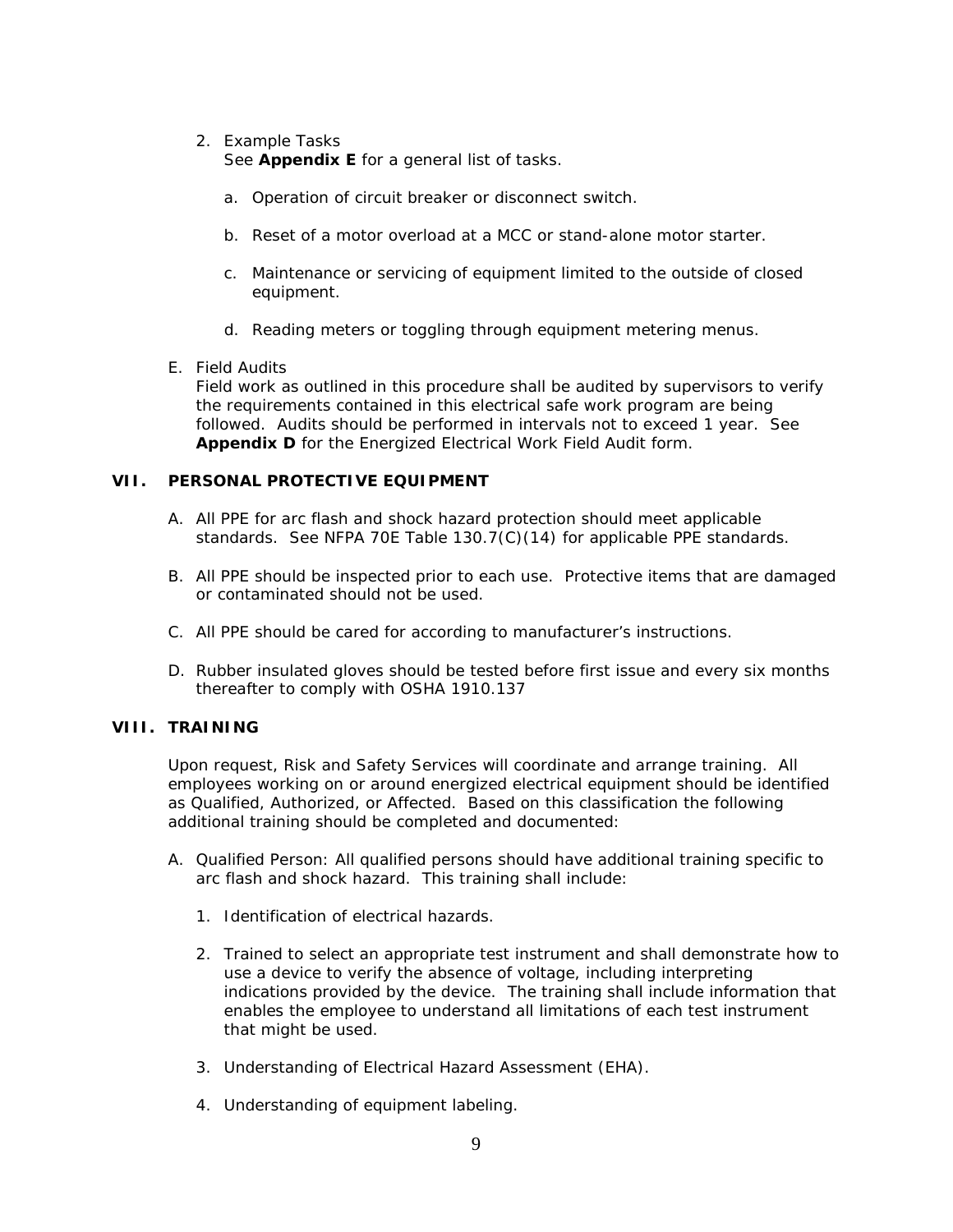- 5. Selection of PPE based on equipment labeling.
- 6. Understanding of NFPA 70E 2021 Table 130.7(C)(15)(a) and Table 130.7(C)(15)(b) for determination of when arc flash PPE is required.
- 7. Use and testing of arc flash and shock hazard PPE.
- 8. Understanding of shock approach boundaries and specific criteria required to cross each boundary.
- 9. Understanding of the most current NFPA 70E Standard for Electrical Safety in the Workplace.
- 10.Successful completion of the city's LOTO Authorized Employee training. Understanding of city LOTO requirements including the Hazardous Energy Control regulation.
- 11.Safety retraining should occur at intervals not to exceed three years or when new technology, new types of equipment or changes in procedures require the use of safety related work practices that are different from those that the employee would normally use.
- B. Authorized Person: Should have awareness training specific to arc flash and shock hazard. This training should include:
	- 1. Identification of electrical hazards.
	- 2. Understanding of Electrical Hazard Assessment (EHA).
	- 3. Understanding of equipment labeling.
	- 4. Understanding of shock approach boundaries and specific criteria required to cross each boundary.
	- 5. Understanding of city LOTO requirements including Regulation.
	- 6. Safety retraining should occur at intervals not to exceed three years or when new technology, new types of equipment or changes in procedures require the use of safety related work practices that are different from those that the employee would normally use.
- C. Affected Person: Should have awareness training specific to arc flash and shock hazard. This training should include:
	- 1. Identification of electrical hazards.
	- 2. Understanding of Electrical Hazard Assessment (EHA).
	- 3. Understanding of equipment labeling.
	- 4. Understanding of shock approach boundaries and specific criteria required to cross each boundary.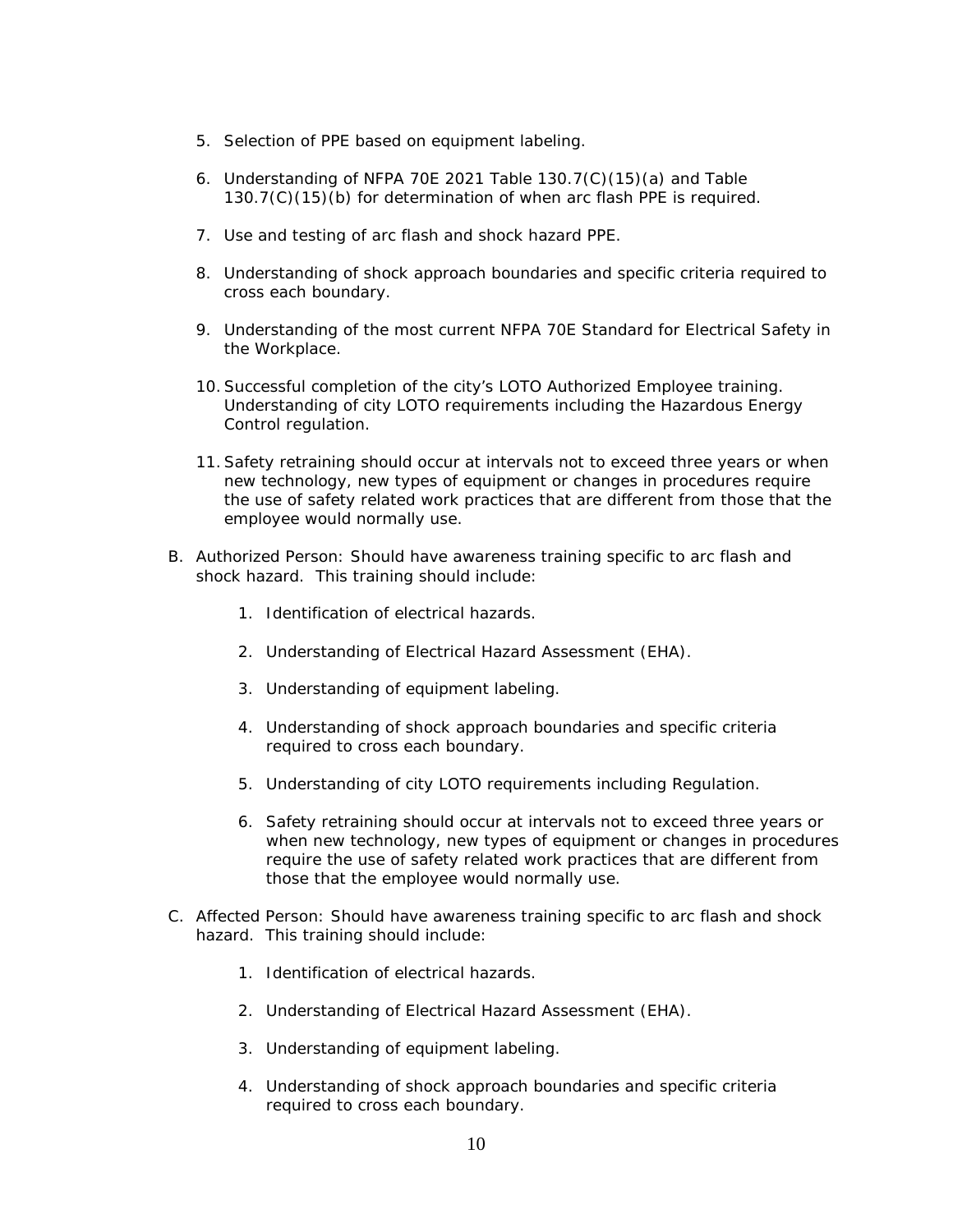## **IX. RECORDS RETENTION**

Electrical safety training and procedure documentation shall be retained as follows:

- A. Training records shall include the employee name, date of training, training description, length in hours, and credentials of trainer, and shall be kept for a minimum of three years. These training records should be stored in the city's Learning Management System.
- B. Job plans should be documented and retained for a minimum of 3 years. Each department is responsible for their own job plan document retention.
- C. Completed energized work permits should be retained for a minimum of 3 years. Each department is responsible for their own energized work permit document retention.
- D. Energized electrical work field audit forms should be retained for a minimum of 3 years. Each department is responsible for their own electrical work field audit form document retention.

## **X. WORK PERFORMED BY CONTRACTORS**

Contractors performing work on or near energized electrical circuit parts are required to follow all applicable procedures and regulations regarding electrical safety. In addition to involvement in job planning with the city employee responsible for the project, the Contractor should also complete the following prior to beginning work:

- 1. Provide certification of electrical safety training and documentation upon request.
- 2. Acknowledge understanding of the city LOTO site specific procedures.
- 3. The Contractor should certify in writing, their job plan meets or exceeds the requirements of Section VI (A) of this regulation.

## **XI. APPENDICES**

- Appendix A: Energized Electrical Flow Chart
- Appendix B: Energized Electrical Work Permit
- Appendix C: Arc Flash PPE When Incident Energy is Determined
- Appendix D: Energized Electrical Work Field Audit
- Appendix E: Arc Flash Hazard Identification by Task and Personnel
- Appendix F: Shock Approach Boundaries
- Appendix G: Pre-Job Plan Checklist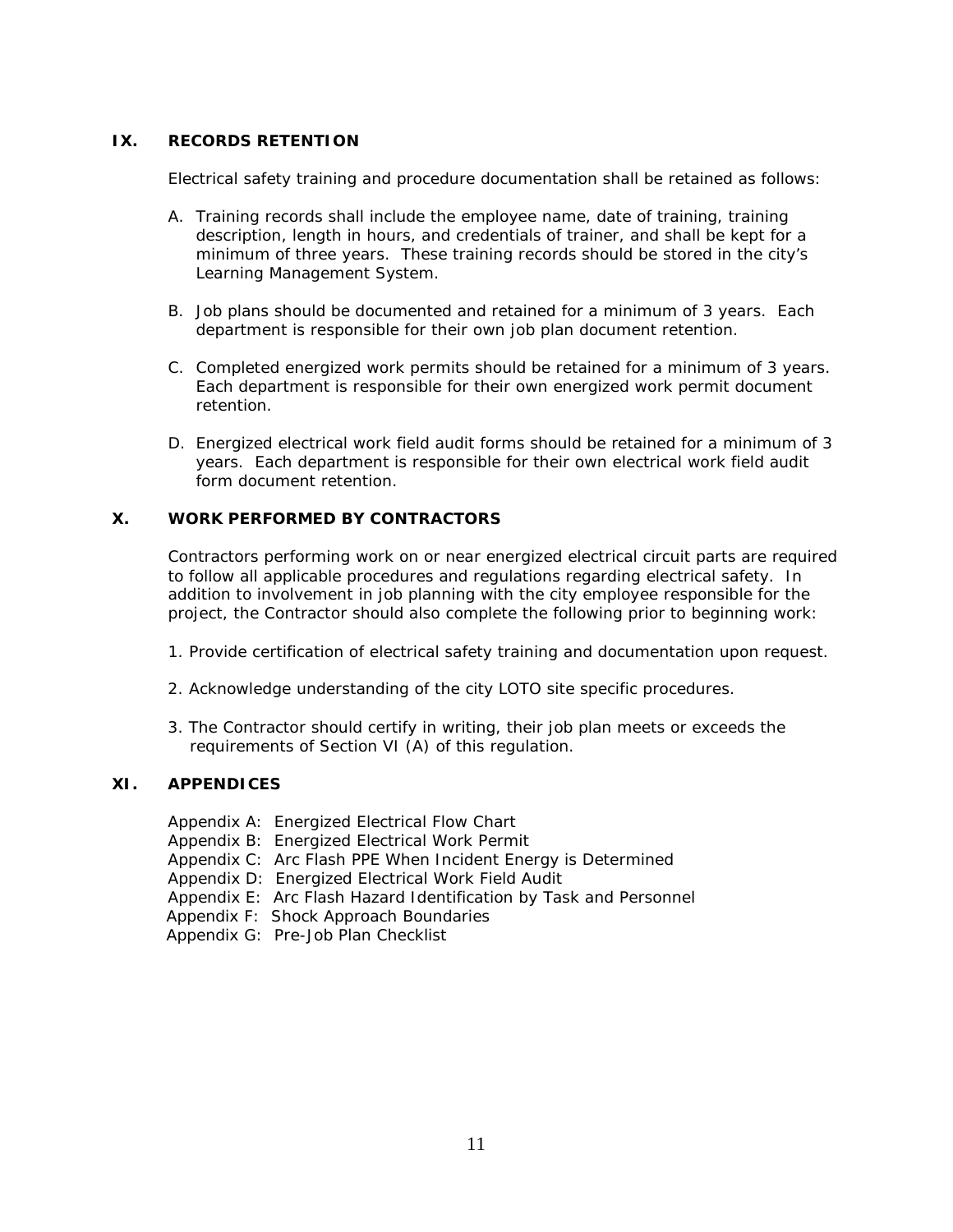## **APPENDIX A: ENERGIZED ELECTRICAL WORK FLOW CHART**

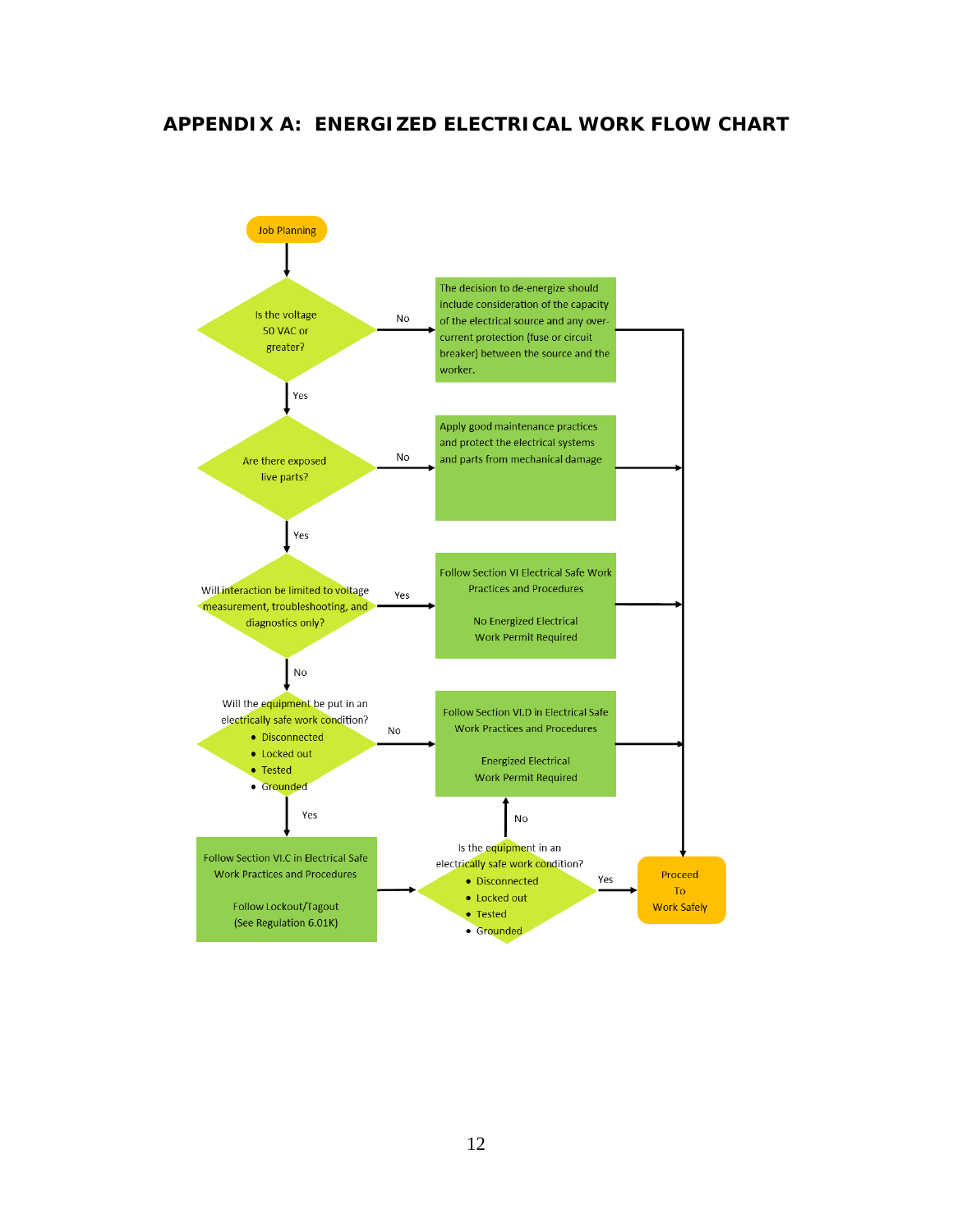# **APPENDIX B: ENERGIZED ELECTRICAL WORK PERMIT**

| Section I: To be completed by the requestor or supervisor of the job                                                                                                                                                                                                                                                                                |                                                                                                                                                                                                                                                                                                                                                                                           |                                                                                                                                   |  |  |  |
|-----------------------------------------------------------------------------------------------------------------------------------------------------------------------------------------------------------------------------------------------------------------------------------------------------------------------------------------------------|-------------------------------------------------------------------------------------------------------------------------------------------------------------------------------------------------------------------------------------------------------------------------------------------------------------------------------------------------------------------------------------------|-----------------------------------------------------------------------------------------------------------------------------------|--|--|--|
| 1. Requestor Name:                                                                                                                                                                                                                                                                                                                                  | 2. Job Location:                                                                                                                                                                                                                                                                                                                                                                          | 3. Job/Work Order #:                                                                                                              |  |  |  |
| 4. Description of work to be performed:                                                                                                                                                                                                                                                                                                             |                                                                                                                                                                                                                                                                                                                                                                                           |                                                                                                                                   |  |  |  |
|                                                                                                                                                                                                                                                                                                                                                     | 5. Justification of why the circuit/equipment cannot be de-energized or the work delayed until the next scheduled outage:                                                                                                                                                                                                                                                                 |                                                                                                                                   |  |  |  |
| $\Box$<br>Shut down/Lock-Out Tag-Out creates an<br>additional or increased hazard (specify):                                                                                                                                                                                                                                                        | $\Box$<br>Shut down/Lock-Out Tag-Out is infeasible due to equipment<br>design or operational limitations (specify):                                                                                                                                                                                                                                                                       |                                                                                                                                   |  |  |  |
| 6. Signature of Requestor:                                                                                                                                                                                                                                                                                                                          | Title:                                                                                                                                                                                                                                                                                                                                                                                    | Date:                                                                                                                             |  |  |  |
| 7. NAME OF SUPERVISOR IN CHARGE OF WORK:                                                                                                                                                                                                                                                                                                            | Telephone #:                                                                                                                                                                                                                                                                                                                                                                              |                                                                                                                                   |  |  |  |
|                                                                                                                                                                                                                                                                                                                                                     | Section II: To be completed by the Electrically Qualified Person(s) doing the work                                                                                                                                                                                                                                                                                                        |                                                                                                                                   |  |  |  |
| 8. Equipment Identification                                                                                                                                                                                                                                                                                                                         | 9. Detailed job description procedure to be used in performing the above<br>detailed work:<br>a.<br>е.<br>b.<br>f.<br>C.<br>g.<br>d.<br>h.                                                                                                                                                                                                                                                |                                                                                                                                   |  |  |  |
| 10. Shock Risk Assessment. Refer to Arc Flash<br>Label if present, if not, see Table 130.4(E)(a).<br>Voltage to which personnel will be exposed:                                                                                                                                                                                                    | 12. PPE Category for the task (circle one) from Table 130.7(C)(15)(a):<br>On Label<br>2<br>3<br>$\mathbf{1}$                                                                                                                                                                                                                                                                              | 4                                                                                                                                 |  |  |  |
| Limited Approach Boundary:<br>$\rule{1em}{0.15mm}$ ft $\rule{1em}{0.15mm}$ in<br>Restricted Approach Boundary: ______ft ____in<br>11. Arc Flash Risk Assessment. Refer to Arc Flash<br>Label if present, if not, see Table<br>$130.7(C)(15)(a)$ .<br>Incident Energy (cal/cm <sup>2</sup> ): ______________<br>Arc Flash Boundary: ______ft _____in | ப<br>$\Box$<br>Arc-Rated Long-Sleeve Shirt<br>$\Box$<br><b>Arc-Rated Pants</b><br>□<br>□<br>□<br><b>Arc-Rated Coveralls</b><br>$\Box$<br>□<br>Arc-Rated Jacket, Parka<br>□<br>□<br>Arc-Rated Arc Flash Suit Jacket<br>ப<br>$\Box$<br>Arc-Rated Arc Flash Suit Pants<br>□<br>Ш<br>Arc-Rated Arc Flash Suit Hood<br>$\Box$<br><b>Arc-Rated Gloves</b><br>□<br>Arc-Rated Hard Hat Liner<br>□ | <b>Safety Glasses</b><br>Safety Goggles<br>Ear Plugs<br>Leather Footwear<br><b>Voltage Rated Tools</b><br><b>Test Instruments</b> |  |  |  |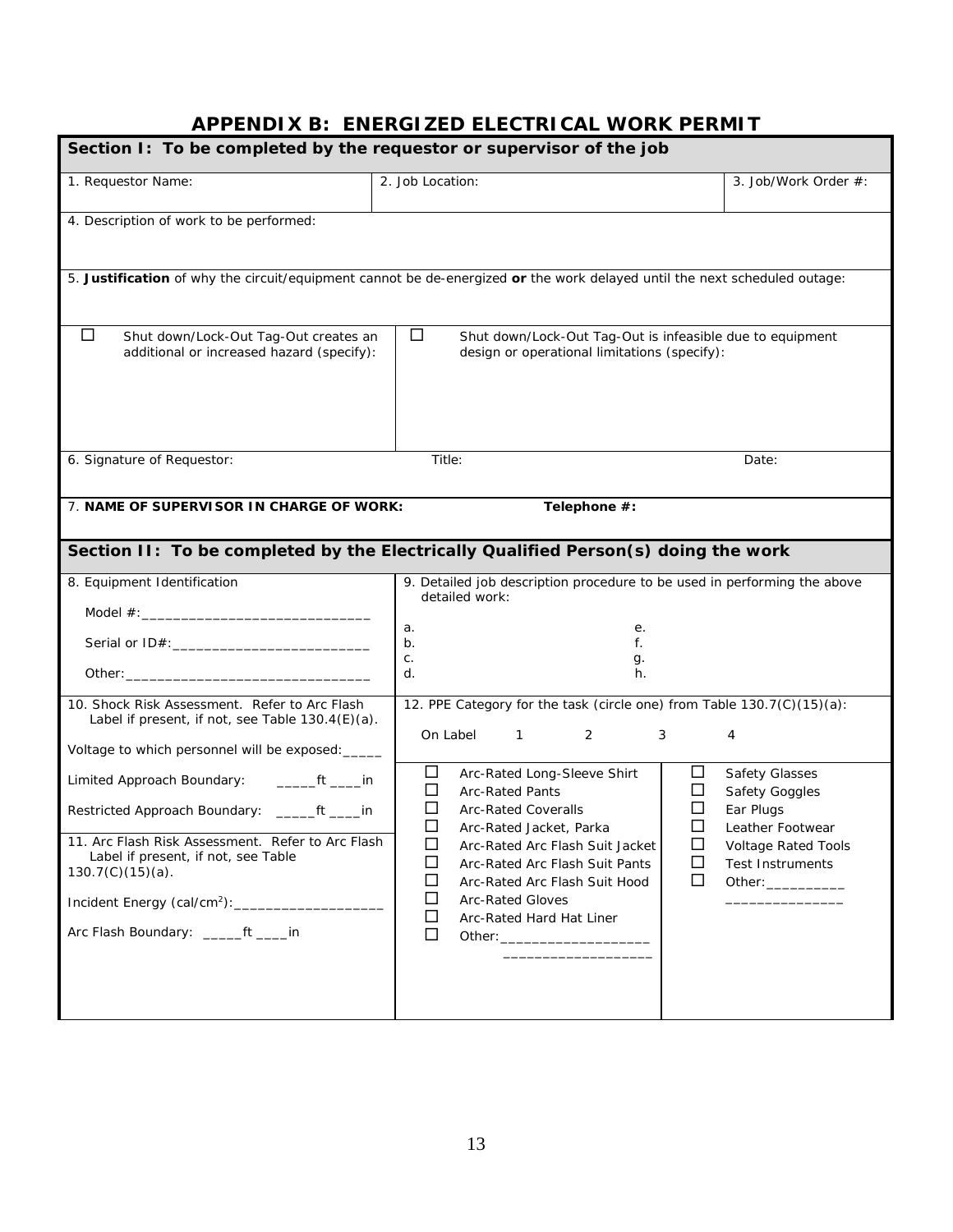| 13. Means employed to restrict the access of<br>unqualified persons from the work area:<br>Signs/Tags<br>⊔<br>□<br><b>Barricades</b><br>$\Box$<br>Attendants | related hazards been completed?<br>$\Box$<br>Yes, see attached<br>$\Box$<br>If no, why not? | 14. Has the Pre-Job Plan Checklist (Appendix H), including discussion of any job- |
|--------------------------------------------------------------------------------------------------------------------------------------------------------------|---------------------------------------------------------------------------------------------|-----------------------------------------------------------------------------------|
| 15. Do you agree the above-described work can be done safely:<br>□<br>Yes<br>$\Box$<br>No, (If no, return to Requester and/or Supervisor)                    |                                                                                             |                                                                                   |
| Electrically Qualified Person(s)                                                                                                                             |                                                                                             | Date                                                                              |
| Electrically Qualified Person(s)                                                                                                                             |                                                                                             | Date                                                                              |
| Section III: Approval(s) to perform the work while electrically energized                                                                                    |                                                                                             |                                                                                   |
| Proposed Energized Electrical Work has been reviewed and approved or denied by:                                                                              |                                                                                             |                                                                                   |
| Supervisor                                                                                                                                                   |                                                                                             | Date                                                                              |
| Permit Expiration Date:                                                                                                                                      |                                                                                             |                                                                                   |
| <b>Permit Approved</b><br>$\Box$<br><b>Permit Denied</b><br>□                                                                                                |                                                                                             |                                                                                   |
| <b>Section IV: Emergency Action</b>                                                                                                                          |                                                                                             |                                                                                   |
| In the event of an electrical emergency call 911. Provide detailed information to the emergency operator.                                                    |                                                                                             |                                                                                   |
| Notes:                                                                                                                                                       |                                                                                             |                                                                                   |
|                                                                                                                                                              |                                                                                             |                                                                                   |
| Once the work is complete, return this form with the work order to be retained in the Computerized Maintenance<br>Management System/Hansen for retention.    |                                                                                             |                                                                                   |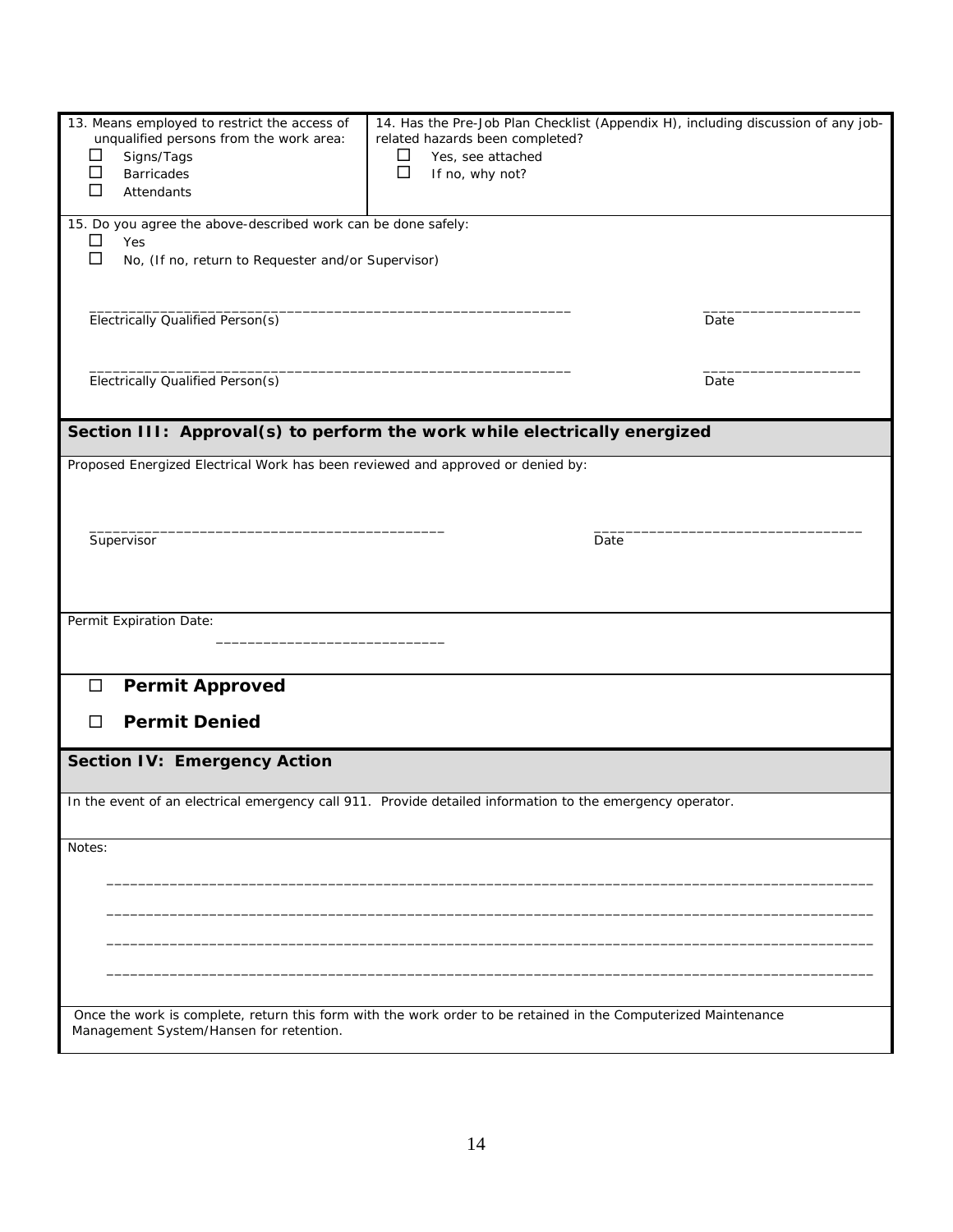## **APPENDIX C: ARC FLASH PPE WHEN INCIDENT ENERGY IS DETERMINED**

|                                                                                        | <b>Incident Energy Exposure</b><br>(cal/cm <sup>2</sup> ) |              |           |
|----------------------------------------------------------------------------------------|-----------------------------------------------------------|--------------|-----------|
| <b>Protective Clothing and PPE</b>                                                     | $\leq 1.2$                                                | $1.2 \le 12$ | $\geq$ 12 |
| Long sleeve shirt and pants or coverall, per<br>ASTM F 1506 or untreated natural fiber |                                                           |              |           |
| Arc-rated long-sleeve shirt and arc-rated<br>pants                                     |                                                           |              |           |
| Arc-rated coverall                                                                     |                                                           |              |           |
| Arc-flash suit                                                                         |                                                           |              |           |
| Arc-rated jacket, parka, or rainwear                                                   | $\circ$                                                   | $\circ$      | $\circ$   |
| Face shield for projectile protection                                                  | $\circ$                                                   |              |           |
| Arc-rated face-shield and arc-rated<br>balaclava                                       |                                                           |              |           |
| Arc-rated arc flash suit hood                                                          |                                                           |              |           |
| Hard hat                                                                               |                                                           | ✓            |           |
| Arc-rated hard hat liner                                                               |                                                           | Ο            | ∩         |
| Safety glasses                                                                         |                                                           |              |           |
| Safety goggles                                                                         |                                                           |              |           |
| Hearing protection                                                                     |                                                           |              |           |
| Heavy-duty leather gloves                                                              |                                                           |              |           |
| Rubber insulating gloves with leather                                                  |                                                           |              |           |
| protectors                                                                             |                                                           |              |           |
| Arc-rated gloves                                                                       |                                                           |              |           |
| Leather footwear                                                                       |                                                           |              |           |

*Arc-rated clothing and PPE selection matrix for determined incident energy level. Based on NFPA 70E 2021, Table H.3*

Notes:

- $\checkmark$  Recommended PPE.
- Select one piece of equipment from these options.
- Optional equipment, use as environment and comfort requires.
- 1. All arc-rated clothing and equipment should have an arc-rating greater to or equal than the determined incident energy level.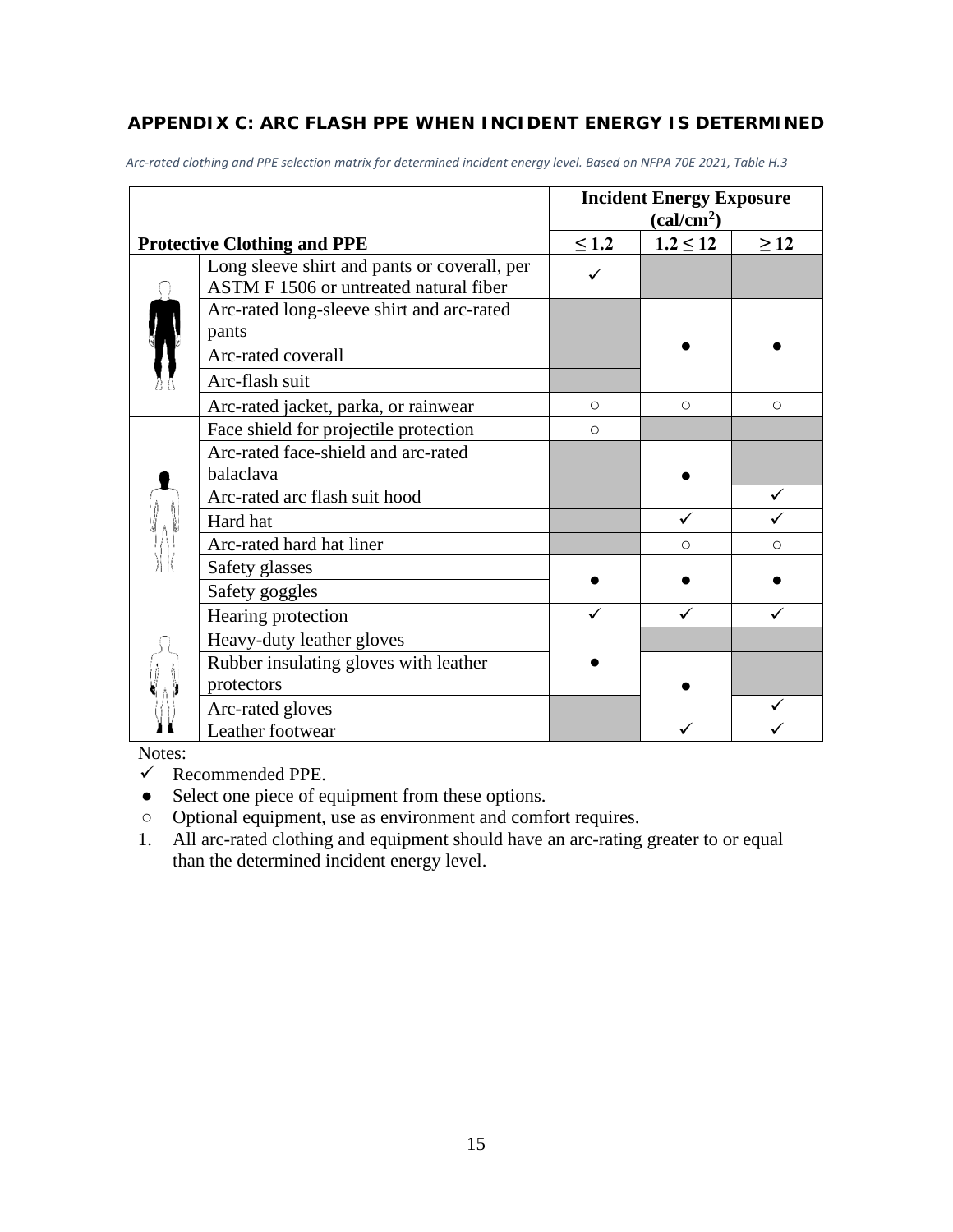# **APPENDIX D: ENERGIZED ELECTRICAL WORK FIELD AUDIT**

| Job Title: __________________________                                                                                                                                    |     |    |     |
|--------------------------------------------------------------------------------------------------------------------------------------------------------------------------|-----|----|-----|
|                                                                                                                                                                          |     |    |     |
|                                                                                                                                                                          | Yes | Nο | N/A |
| 1. Is the work being performed energized?                                                                                                                                |     |    |     |
| 2. Can the work be performed in the de-energized state?                                                                                                                  |     |    |     |
| 3. Does the work require an Energized Electrical Work Permit?                                                                                                            |     |    |     |
| 4. Is there an approved written Energized Electrical Work Permit?                                                                                                        |     |    |     |
| 5. Was a pre-job meeting conducted prior to work commencing?                                                                                                             |     |    |     |
| 6. Is the proper PPE worn for Arc Flash and Shock Protection?                                                                                                            |     |    |     |
| 7. Does the PPE appear to be in good condition?                                                                                                                          |     |    |     |
| 8. Are insulated hand tools/equipment being used?                                                                                                                        |     |    |     |
| 9. Are test instruments and equipment designed and properly rated<br>for the circuits, equipment and environment they are being used?                                    |     |    |     |
| 10. Is access restricted? Are the proper measures in place (signs,<br>barricades, attendants) to protect other personnel from coming in<br>contact with energized parts? |     |    |     |
| 11. Are safe work practices being followed?                                                                                                                              |     |    |     |
| Comments:                                                                                                                                                                |     |    |     |
|                                                                                                                                                                          |     |    |     |
|                                                                                                                                                                          |     |    |     |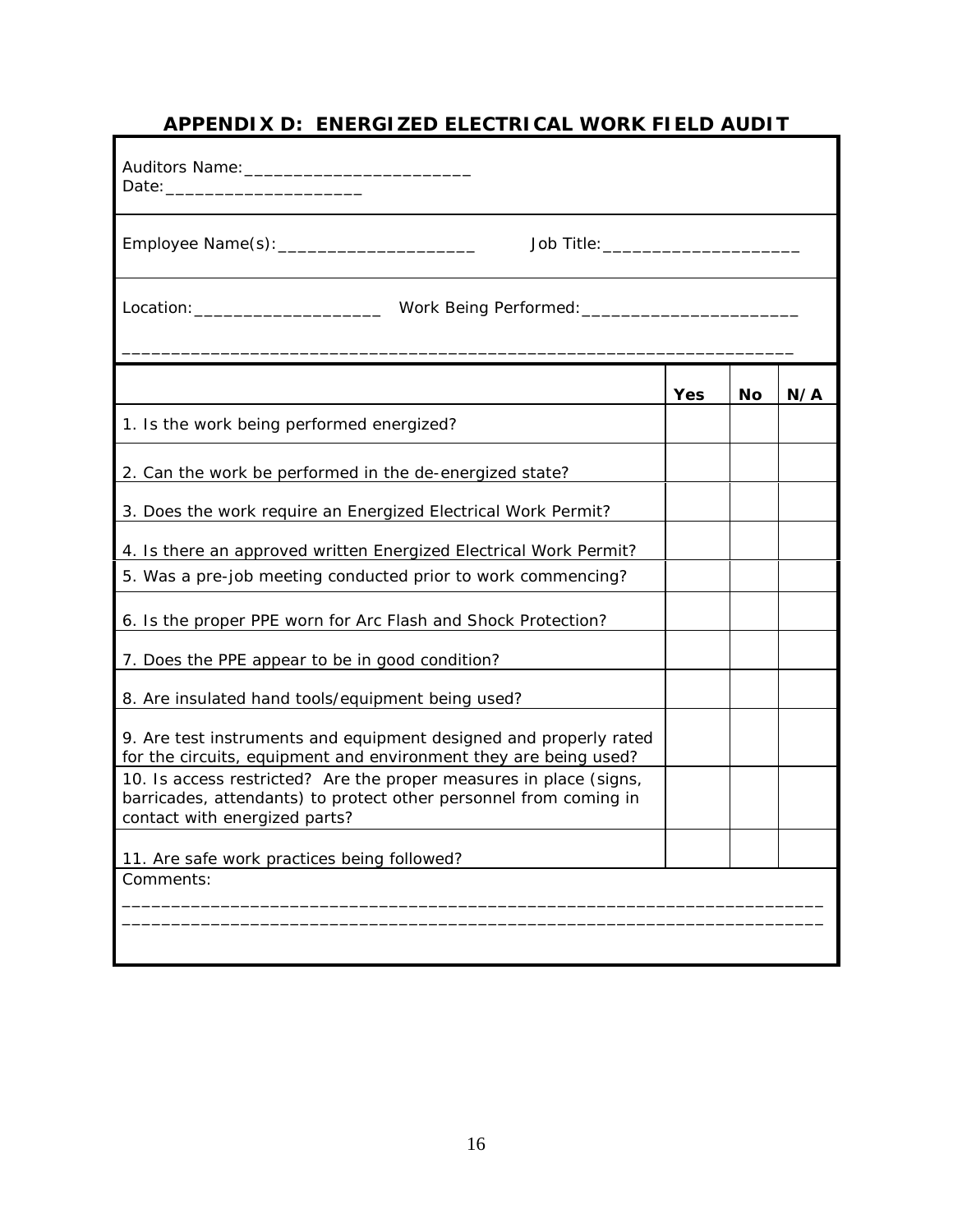|                                                                                                               | <b>Meets</b><br><b>Normal</b> | <b>Arc Flash</b><br><b>PPE</b> | <b>Authorized</b> | Qualified      |
|---------------------------------------------------------------------------------------------------------------|-------------------------------|--------------------------------|-------------------|----------------|
| <b>Task</b>                                                                                                   | Operation                     | <b>Required</b>                | Person            | Person**       |
| Reading a panel meter while operating a meter<br>switch.                                                      | Yes                           | N <sub>0</sub>                 | Yes               | N <sub>o</sub> |
| Operation of circuit breaker, switch, contactor, or                                                           | Yes                           | $\rm No$                       | Yes               | No             |
| starter.                                                                                                      | N <sub>o</sub>                | Yes                            | N <sub>o</sub>    | Yes            |
| Work or testing on energized electrical parts or<br>conductors.                                               | Any                           | N <sub>0</sub>                 | N <sub>0</sub>    | Yes            |
| Battery voltage testing.                                                                                      | Yes                           | N <sub>o</sub>                 | N <sub>o</sub>    | Yes            |
|                                                                                                               | N <sub>o</sub>                | N <sub>o</sub>                 | Yes               | N <sub>o</sub> |
| Work on circuit breakers or switches.                                                                         | Any                           | Yes                            | No                | Yes            |
| Removal or installation of covers that does not                                                               | Yes                           | N <sub>o</sub>                 | Yes               | N <sub>o</sub> |
| expose bare, energize, electrical parts or conductors.                                                        | N <sub>o</sub>                | Yes                            | N <sub>o</sub>    | Yes            |
| Opening doors or removing covers which exposes<br>bare, energized electrical parts or conductors.             | Any                           | Yes                            | N <sub>0</sub>    | Yes            |
| Removal of battery inter-cell connector covers.                                                               | Yes                           | N <sub>o</sub>                 | N <sub>o</sub>    | Yes            |
|                                                                                                               | N <sub>o</sub>                | Yes                            | No                | Yes            |
| Performing non-contact inspections outside of the<br>restricted approach boundary.                            | Any                           | N <sub>0</sub>                 | Yes               | N <sub>o</sub> |
| Applying temporary protective grounding equipment<br>following a voltage test.                                | Any                           | Yes                            | N <sub>0</sub>    | Yes            |
| Working on energized control circuits under 120 V<br>without exposing 120 V energized parts or<br>conductors. | Any                           | N <sub>0</sub>                 | N <sub>0</sub>    | Yes            |
| Insertion or removal of starter buckets from a motor<br>control center.                                       | Any                           | Yes                            | N <sub>o</sub>    | Yes            |
| Insertion or removal of circuit breakers or starters<br>from switchgear.                                      | Any                           | Yes                            | N <sub>o</sub>    | Yes            |
| Connecting or disconnecting plug-in equipment from<br>busways.                                                | Any                           | Yes                            | N <sub>0</sub>    | Yes            |
| Insulated cable inspection without manipulating<br>cable.                                                     | Any                           | N <sub>0</sub>                 | N <sub>0</sub>    | Yes            |
| Insulated cable inspection that includes cable<br>manipulation.                                               | Any                           | Yes                            | No                | Yes            |

## **APPENDIX E: ARC FLASH HAZARD IDENTIFICATION BY TASK AND PERSONNEL**

\*\*A Qualified person is able to perform any action an authorized person is allowed to perform.

Table Based NFPA 70E 2021 Table 130.5(C)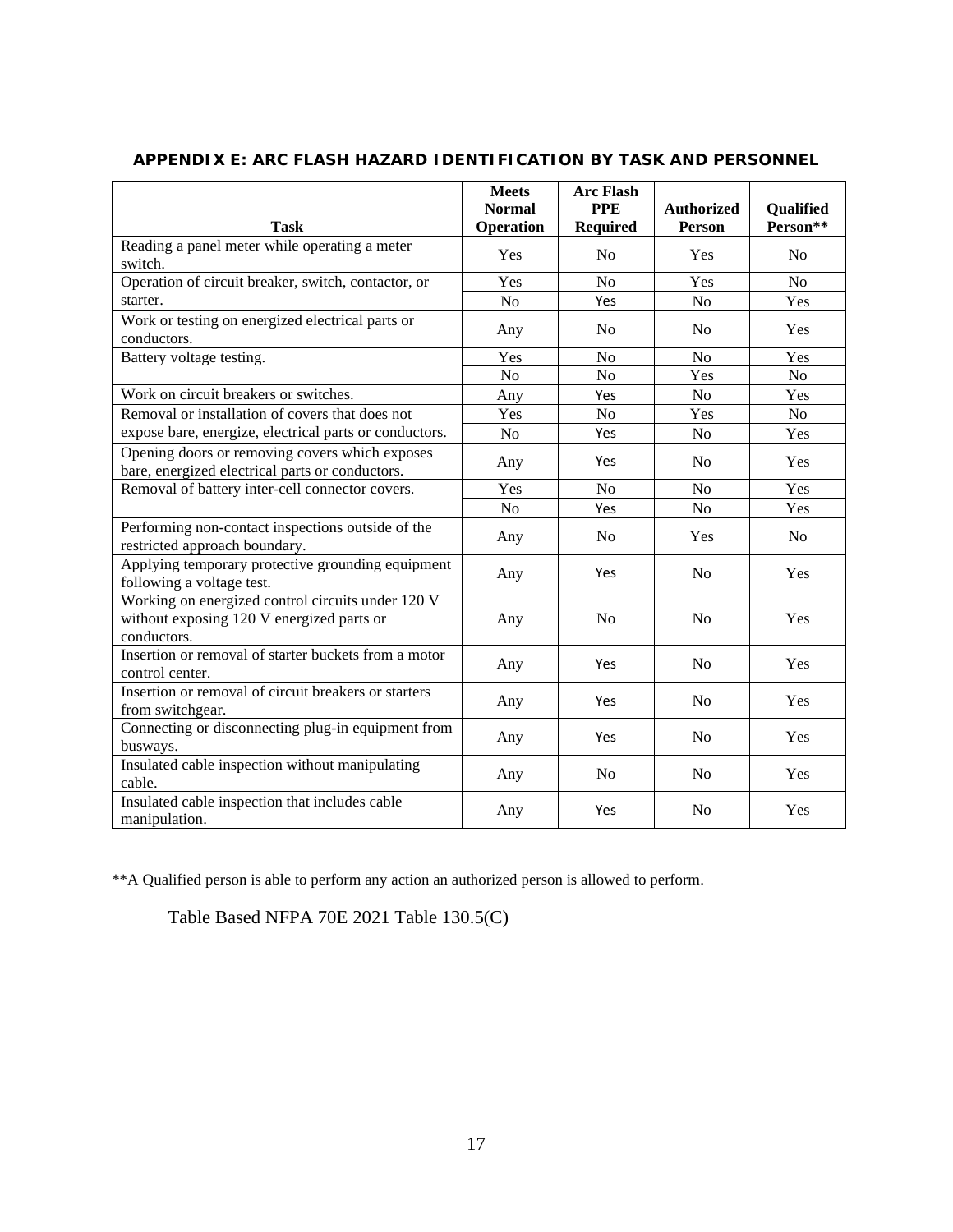## **APPENDIX F: SHOCK APPROACH BOUNDARIES**

| $\vert$ < 50 V                   |                                   |                            |
|----------------------------------|-----------------------------------|----------------------------|
| Not Specified                    | Not Specified                     | <b>Not Specified</b>       |
| $50V - 150V$                     |                                   |                            |
| $10' - 0''$                      | $3'-6''$                          | <b>Avoid Contact</b>       |
| $151 V - 750 V$                  |                                   |                            |
| $10' - 0''$                      | $3'-6''$                          | $1' - 0''$                 |
| $751V - 15kV$                    |                                   |                            |
| $10' - 0''$                      | $5' - 0''$                        | $2' - 2''$                 |
| $15.1V - 36kV$                   |                                   |                            |
| $10' - 0''$                      | $6' - 0''$                        | $2' - 9''$                 |
| <b>Exposed Movable Conductor</b> | <b>Exposed Fixed Circuit Part</b> |                            |
|                                  |                                   |                            |
| <b>Limited Approach</b>          | <b>Limited Approach</b>           | <b>Restricted Approach</b> |
| <b>Boundary</b>                  | <b>Boundary</b>                   | <b>Boundary</b>            |